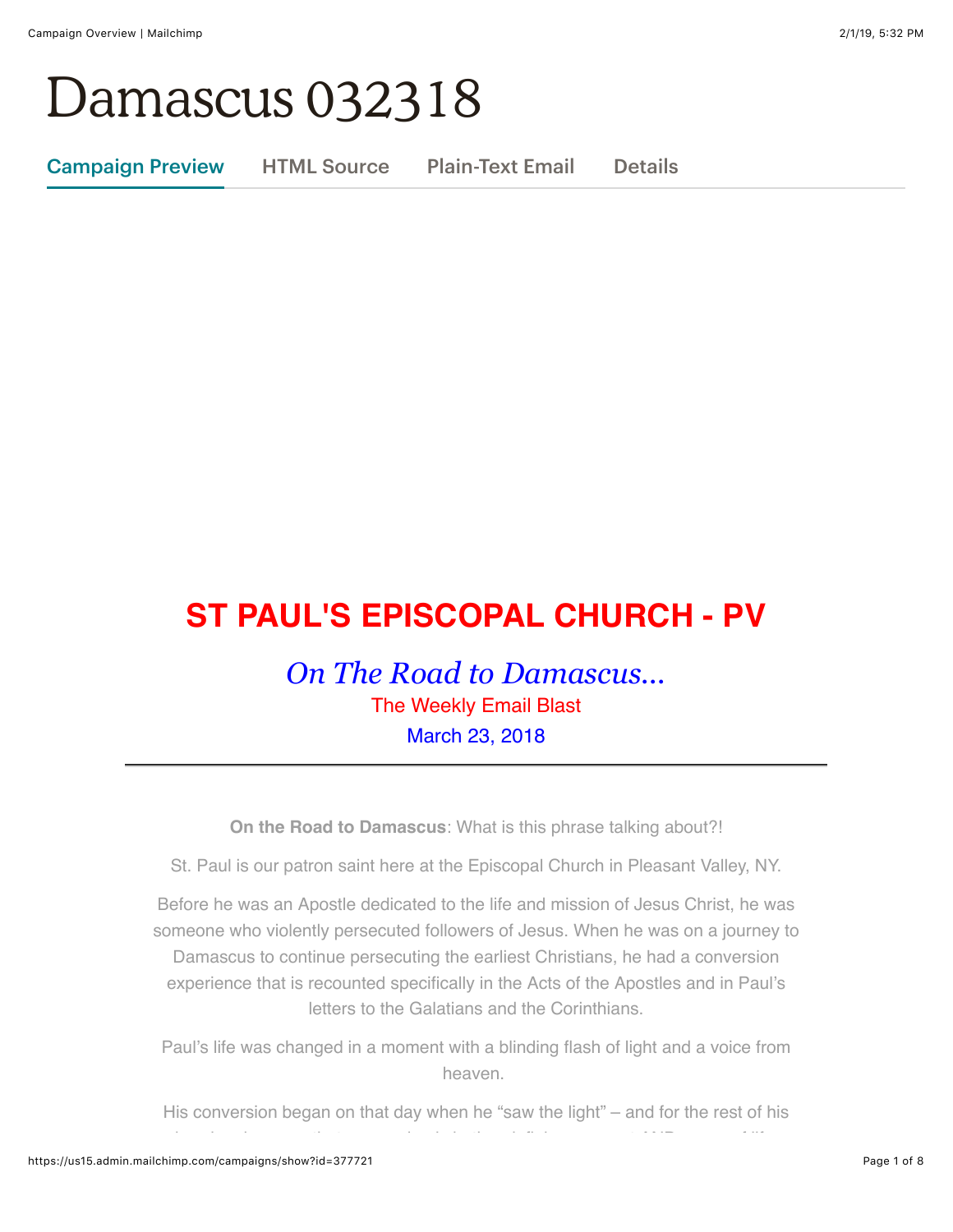days he shows us that conversion is both a defining moment AND a way of life.

Come walk with Jesus as Paul did so many centuries ago.

Where will this Damascus road lead us? We will find out together.

With Jesus as our guide and as the ultimate path itself, getting ourselves on the road is all we need to do to begin. See you on the road to Damascus!

*Mother Megan*

to read more: <https://www.episcopalchurch.org/library/glossary/paul-saint>



# **HOLY WEEK & EASTER SERVICES 2018**

**Palm Sunday (March 25th) services:**

### **8:00 AM and 10:00 AM.**

Before the 10:00 AM service, we gather in the Parish Hall and process together to the church, remembering Jesus' triumphant entry

### **Maundy Thursday (March 29th) service:**

#### **Begins at 7:00 PM** in the church.

Every year on this night we conclude the service with the solemn stripping of the altar, after which the **Night Watch Vigil** begins. All are welcome and invited to sit in the silence of the church, offering this time to God.

Many people have shared over the years about the special meanings of this time of silence/prayer/reflection/worship. For those wishing to watch and pray for an hour during the time after the Maundy Thursday service (9pm) until 8am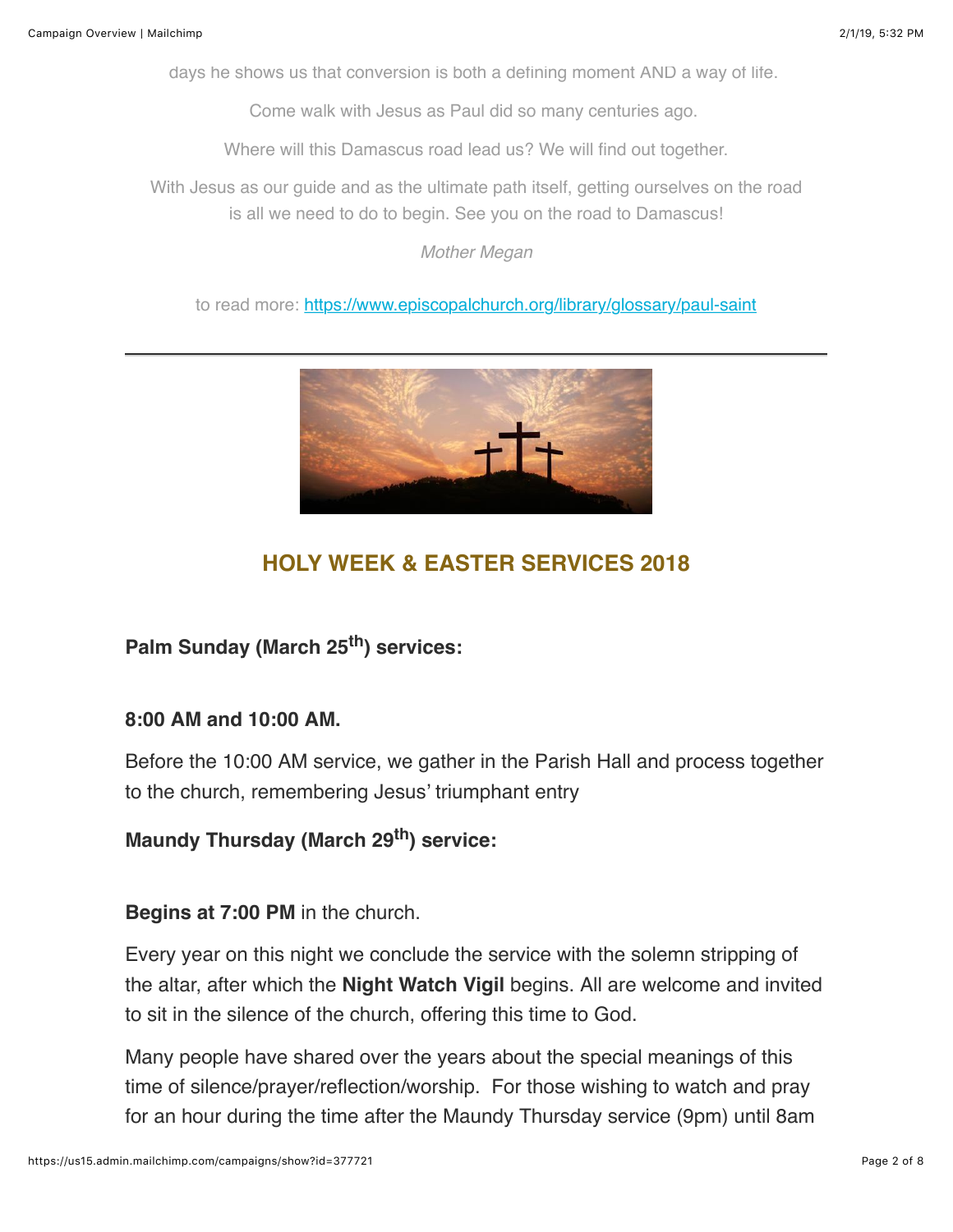on Friday morning, there is a sign-up sheet in the Parish Hall or the back of the Church.

**Good Friday (March 30th) service:**

**Begins here at 12:00 PM** and includes the Lord's Passion and Holy Eucharist from the reserved sacrament.

**Our Pleasant Valley Ecumenical service on Good Friday includes walking the Stations of the Cross together and pausing at different churches along the way for readings, reflections, and prayers.** 

**6:30 PM** gathering time at the PV Presbyterian Church.

**The Great Vigil of Easter (Saturday, March 31st):**

**This service** begins promptly at **7:30 PM at St. Paul's.**

On this most holy night, in which our Lord Jesus passed over from death to life, the Church invites her members, dispersed throughout the world, to gather in vigil and prayer as we share in his victory over death.

**Easter Sunday (April 1st) at St. Paul's:**

- **8:00 AM Holy Eucharist Rite I**
- **10:00 AM Holy Eucharist Rite II with music and egg hunt for children**

*AND, For the Early Risers:*

- **6:30 AM** *PV Ecumenical Easter Sunrise Service*
- Mill Park in Pleasant Valley (across from Carl's Barber Shop)

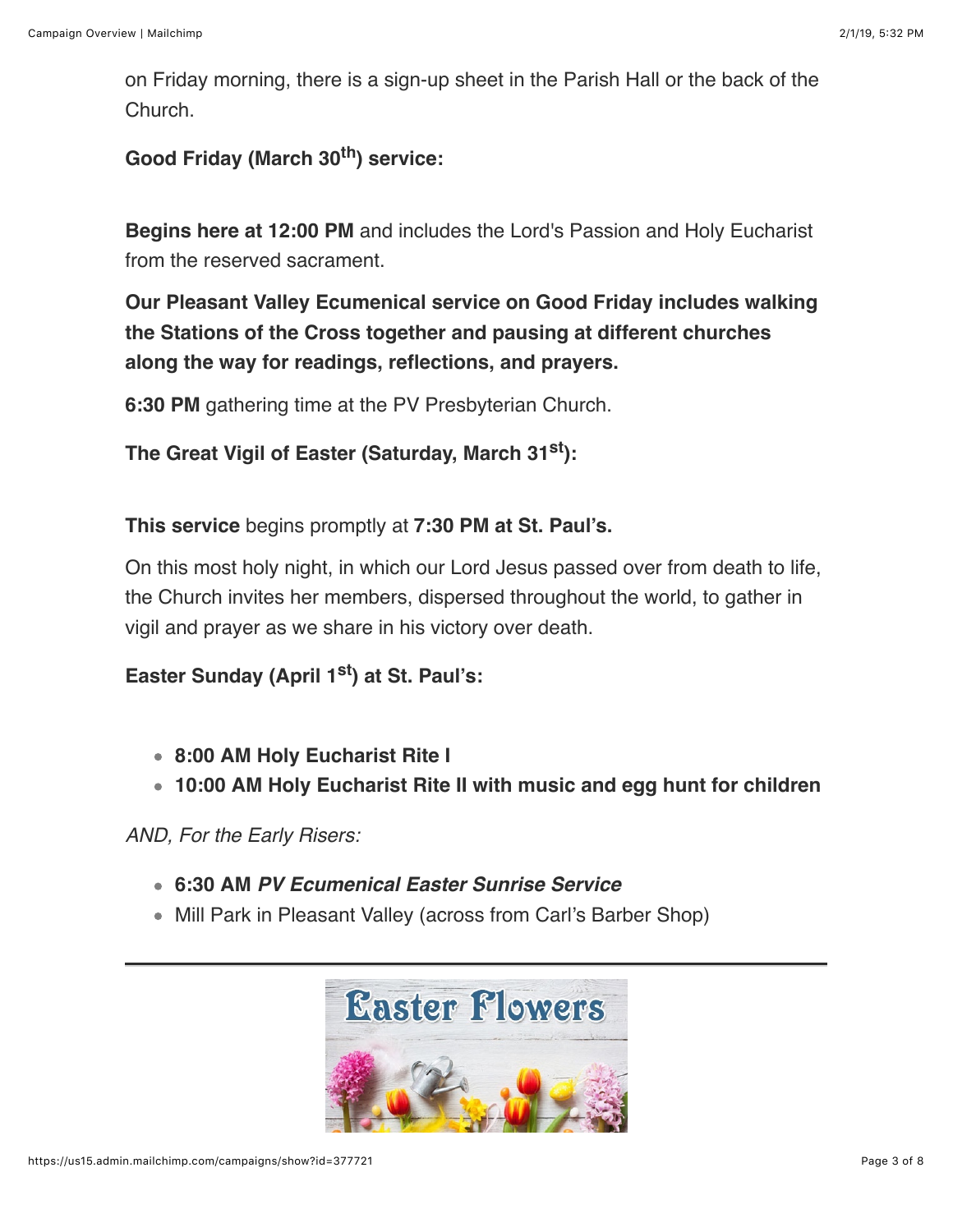

Palm Sunday is the Final Day: Please contact Marilyn Kirchner in person at church or by phone or email (845-635-3431 [Userk3939@aol.com](mailto:Userk3939@aol.com)) with the names of those you would like to honor and remember with Easter flower memorials here at St. Paul's.

Flower offering envelopes are available in church on Sunday. You may send a donation in at any time. God bless you and keep you as we remember and pray together.



# **A FEW ADDITIONAL NOTES...**

1. Palm Sunday & Easter: please bring children with you to church as we will not have childcare available on those days. Thank you!

2. Easter Vigil & Easter Day: We offer our deep thanks to all our hospitality teams, and we will not have coffee hour after these services. Thank you!

3. Bible study will not meet during Holy Week or the week after Easter (March 28th and April 4th).

4. The Holy Eucharist with prayers for healing on the 1st Wednesday of the month is moved to the next week (April 11<sup>th</sup> at 1pm), and bible study will resume the following Wednesday (April 18<sup>th</sup> at 1pm).

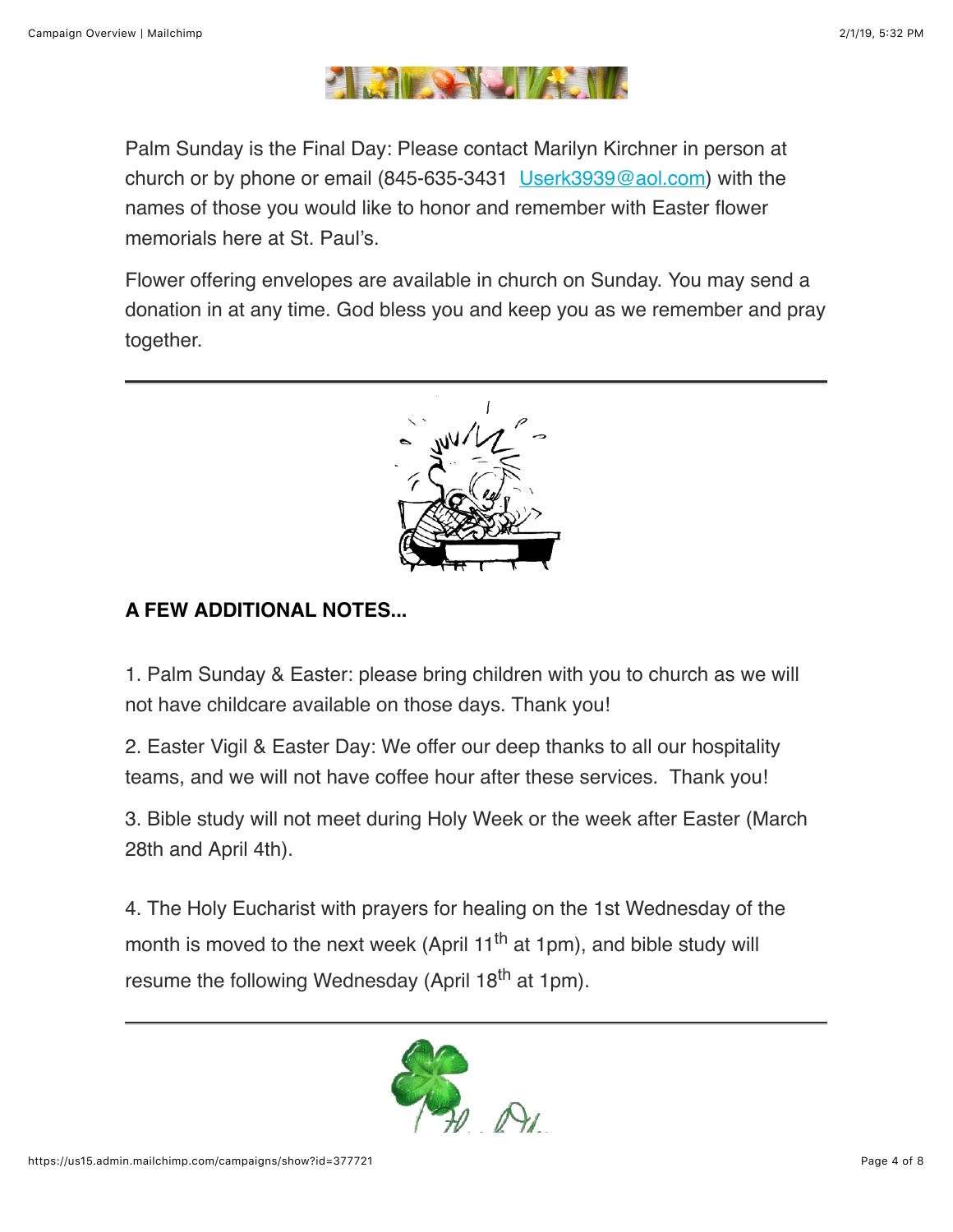I nann you

**A Giant Thank You to All of Our Volunteers this past Weekend at Our Annual Irish Dinner!**



# **For those celebrating birthdays & anniversaries:**

Rudy Macak Trudy Rouse



A Memorial service for Warren Albert Baldt, father of Anna DeMarco, will be held on Tuesday, April 3<sup>rd</sup> at 2pm in the church.

Everyone is invited.

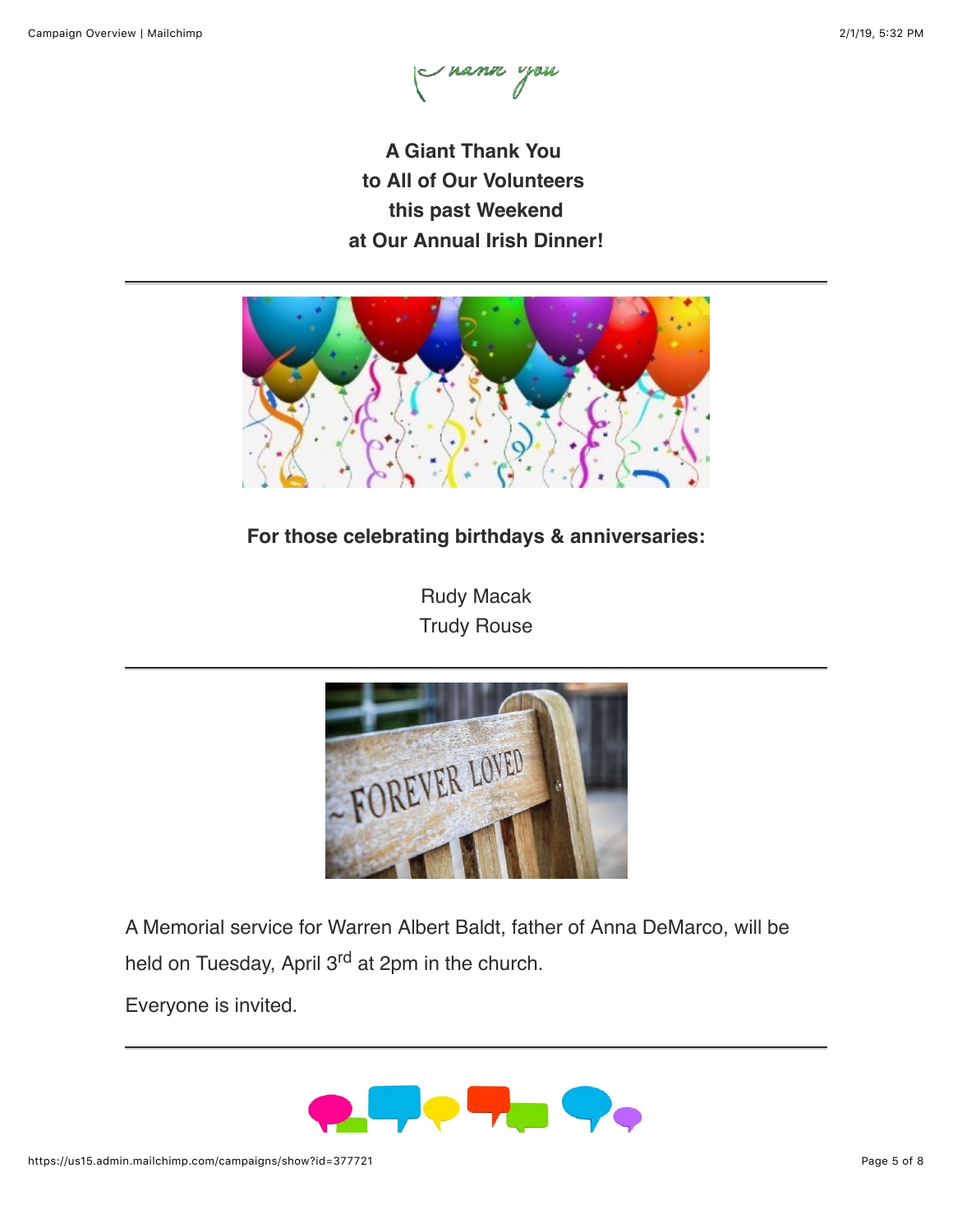

The next vestry meeting is on Monday, April 9th at 7pm.



**First Wednesday**: **1:00 PM** HE-RT II w/prayers for healing **ADA Access 6:45 PM - Ecumenical Food Pantry** PV United Methodist Church - **Volunteers Welcome!**

**2nd-5th Wednesdays:**

**Bible Study 1:00-2:30 PM** *-* Sepe Room, Parish Hall

**Thursdays: Evening Prayer 6:00 PM** - Church

**Sundays: Adult Education 11:30 AM** - Sepe Room, Parish Hall

# **Rector's Office:**

Walk-ins are welcomed and invited.

Days may vary during the week due to off-site commitments.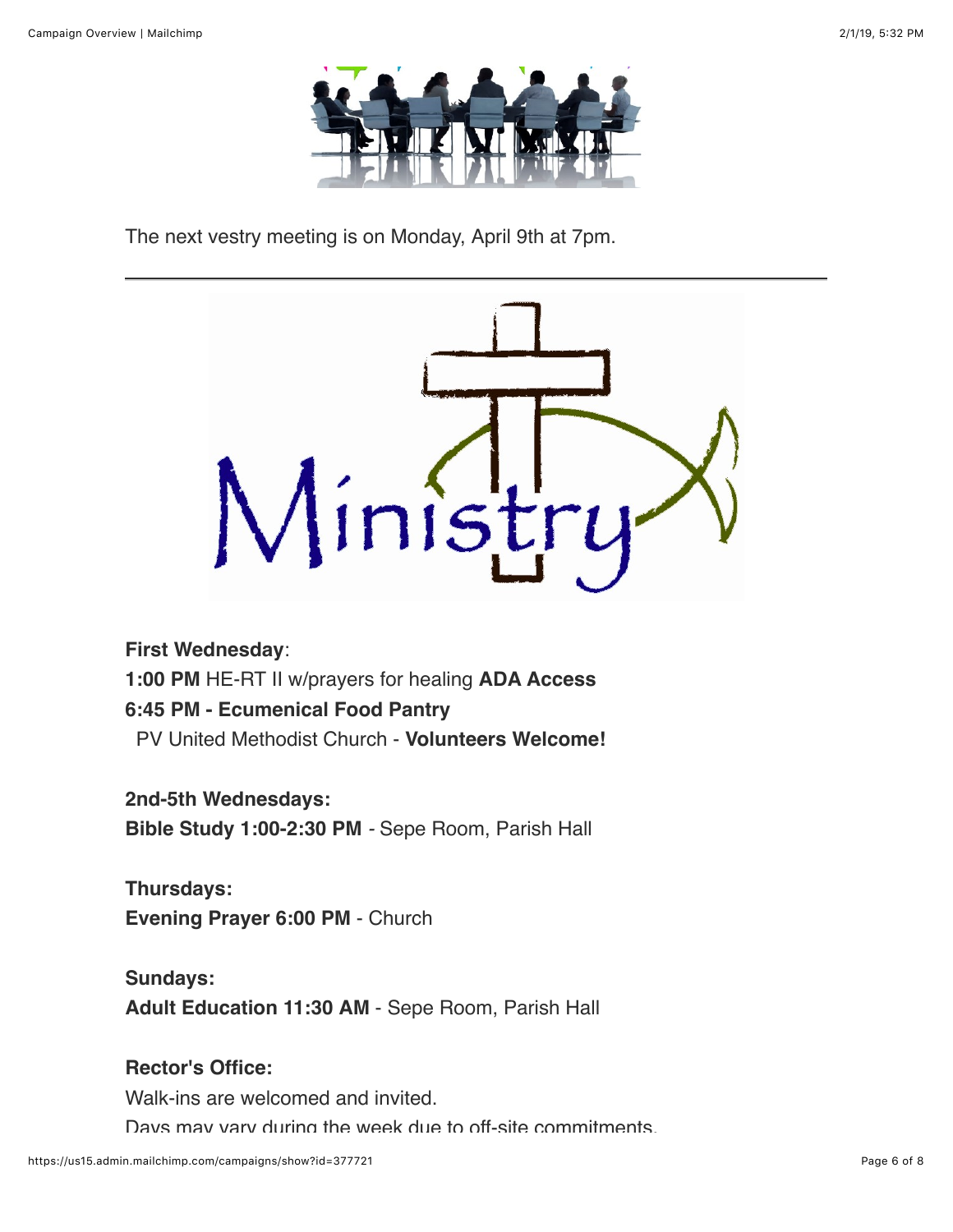Stay connected through our Parish Website ([www.stpaulspv.org\)](http://www.stpaulspv.org/), our weekly email blasts (sign up at stpaulspy@gmail.com) and on Sundays with bulletin announcements. Mother Megan is also available by appointment during the day. Please contact her to set up a time to meet together. Her Sabbath time is Thursday and Friday

### **Pastoral Care:**

The Rev. Megan E. Sanders, Rector

#### **In case of pastoral emergency:**

Please call the Rector on her cell phone: 917-751-9568. Hearing your voice is important to me. Please no text messages.You may also contact on elf the wardens:

Roger Tumbarello: 635-1220 Nancy Adams: 635-1448

They are able to reach me and will relay your message.

Days may vary during the week due to off-site commitments.

*If you or someone you know wishes to receive a Pastoral Visit, please call/email Mother Megan.*

 *--God Bless You.*



I hope you are enjoying On The Road to Damascus. Is there anyone else in your family who might like to receive a copy-a student or family that is out of town? To subscribe simply send an email to stpaulspv@gmail.com with the name and email address you want added. Help us spread the Word.